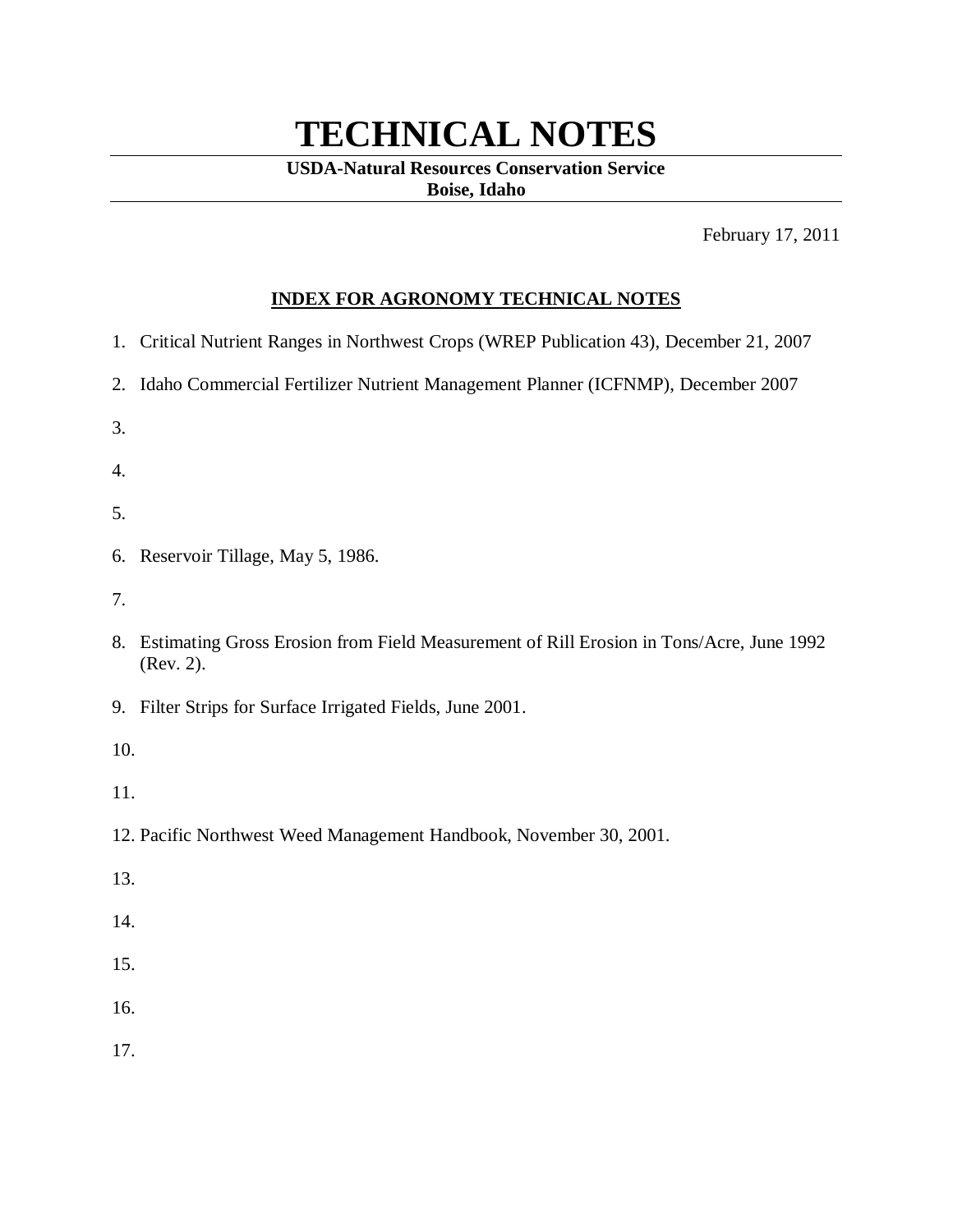18. Windows Pesticide Screening Tool, "Pest Management: Pesticide Environmental Risk Assessment using WIN-PST, Version 3.0. December 2006.

19.

20.

- 21. Suitable pH Range for Various Crops, July 14, 1982.
- 22. Idaho OnePlan Nutrient Management Planning Model, revised September 20, 2007.

23.

24.

25.

26.

- 27. Manure Spreader Calibration, September 1990.
- 28. Weight Per Bushel of Farm Crop Seeds, June 17, 1987.
- 29. Using Pesticides Safely, October 2006. (revised)
- 30. Using Chisel Plant Residue Management Systems to Improve Potato Quality and Protect the Environment, January 1994.
- 31. Measuring and Estimating Concentrated Flow and Ephemeral Gully Erosion on Cropland, April 24, 1989.
- 32. Predicting Irrigation Induced Soil Loss on Surface Irrigated Cropland, July 31, 2003 (Rev. 3). (electronic)
- 33. Pesticide and Pesticide Container Handling and Disposal, October 2006. (revised)
- 34.

35.

- 36.
- 37.

38.